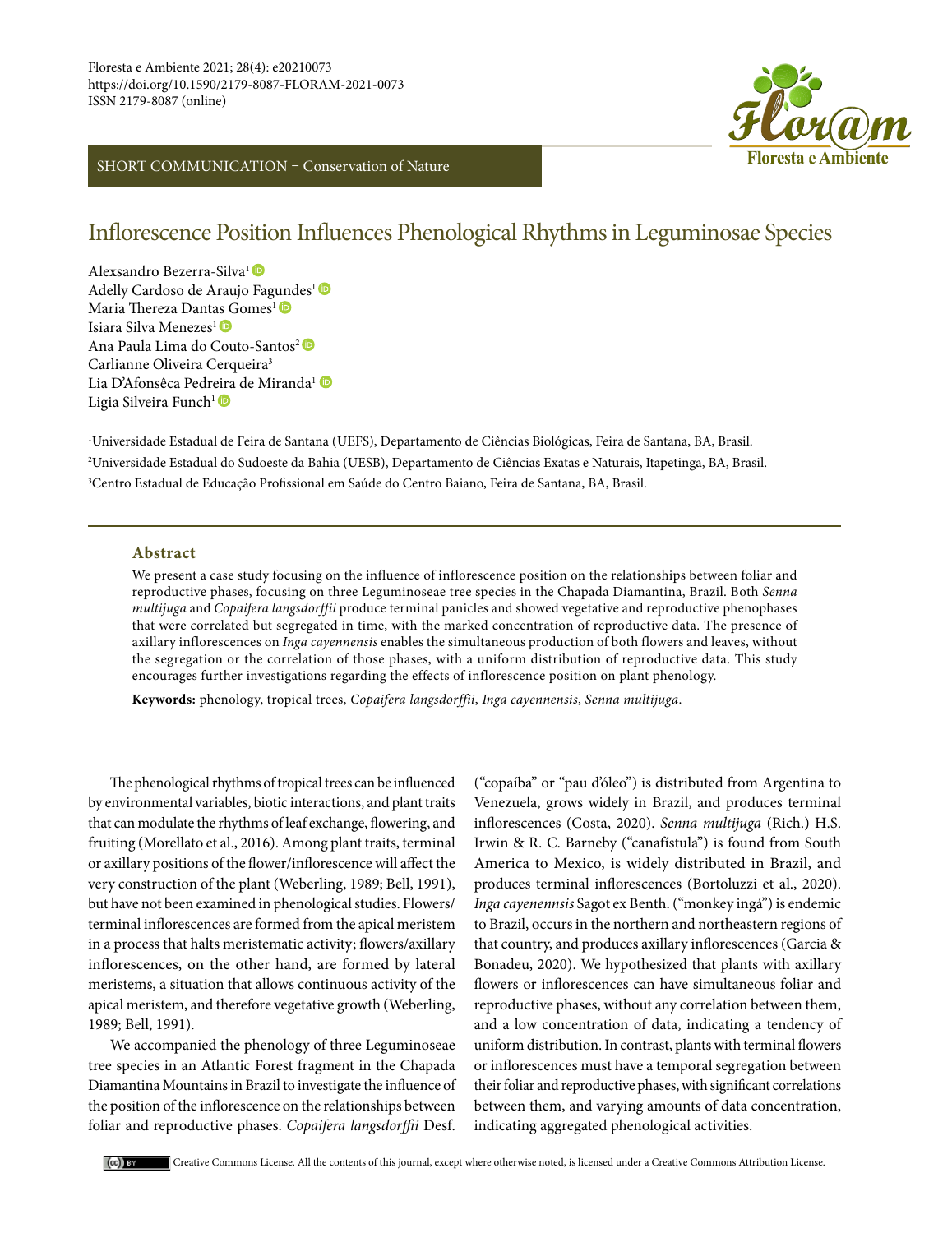The study site was located in a fragment of cloud forest covering approximately 6.7 ha on the Serra da Bacia Mountain (12°27'49"S - 41°28›34"W), at approximately 1000 masl, Bahia State, Brazil. The region has a tropical climate (type Aw by the Köppen system), with a rainy season concentrated in the austral summer (November-April) and a dry winter season (June-October) (Alvares et al., 2014). Climatological data of precipitation, temperature and air humidity were obtained from the National Institute of Meteorology (INMET) for the period between 2006 and 2008 (Figure 1). Phenological observations were performed monthly on marked individuals of *S. multijuga* (n = 7), *C. langsdorffii* (n = 11), and *I. cayennensis* (n = 7), from March/2006 to August/2008. Foliar (leaf fall and flushing) and reproductive (flowering and fruiting) phenophases were followed, with their intensities being estimated in classes of 0-4 (Fournier, 1974). We examined aggregation phenological data using circular statistics (Morellato et al., 2010; Santos et al., 2021) in the R environment, with the addition of the "circular" package 3.2.3 (R Core Team, 2014). The frequency of each phenophase was calculated based on the total number of individuals showing the phases per month. For each phenophase we calculated the length of the mean vector (*r* - the degree of temporal aggregation of phenophase activity) - with high *r* values (> 0.5) indicating aggregated phenological activities. The Rayleigh test (Z) determined if the data were distributed uniformly throughout the year ( $p > 0.05$ ) (Zar, 2010). We examined correlations between leaf and reproductive phenophases data using Spearman's correlation coefficients (rs), calculated using BioStat 5.8.3.1 software (Orellana et al., 2021). The normality of the phenological data was tested based on Shapiro & Wilk (Zar, 2010).

*Copaifera langsdorffii* showed temporal segregation between its leaf (dry season) and reproductive (rainy season) phases, with greater leaf fall between July and September (up to 30% intensity), greater leaf flushing between September and October (up to 80% intensity), and flowering and fruiting between December and March 2008 (Figure 2). Leaf flushing, flowering and fruiting were seasonal (Table 1). There was a negative correlation among the phenophases of leaf flushing and flowering  $(f = -0.44, p < 0.05)$  as well as fruiting  $(f = -0.55; p < 0.05)$ , with

paired correlations. With a difference of one month, there was negative correlation between leaf fall and fruiting  $(f = -0.38; p$ <0.05). *Inga cayennensis* presented its leaf and reproductive phases simultaneously, without temporal segregation. Leaf flushing and leaf fall occurred almost continuously at low intensity (up to 25%), while flowering and fruiting occurred seasonally at low intensity between December 2007 and July 2008 (Figure 2; Table 1). There were no correlations between phenophases. *Senna multijuga* exhibited temporal segregation between its leaf (dry season until the beginning of the rainy season) and reproductive phases (rainy season to the beginning of the dry season), with marked seasonality (Figure 2; Table 1), greater leaf fall activity (up to 60% intensity) and budding (up to 30% intensity) occurred between the months of June to March; flowering and fruiting were recorded in three episodes, with flowering beginning in February (peak in March) and fruiting from April to August (Figure 2). Among the phenophases, there was negative correlation between leaf flushing and fruiting  $(f = -0.74; p < 0.05)$ , as well as between leaf fall and flowering (f = -0.50; p <0.05) and fruiting (f = -0.48; p <0.05).

The results confirmed the initial hypothesis of this study, that in *S. multijuga* and *C. langsdorffii* (both producing terminal panicles) the vegetative and reproductive phenophases were correlated and segregated in time, with marked aggregation (especially for the reproductive phases). In *Inga cayennensis*, the presence of axillary inflorescences enables the production of flowers and leaves simultaneously, without the concentration of those phases. We can highlight that flowering usually occurs in the wet season or in the transition from the dry to the wet season, when the first rains and increasing temperatures act to stimulate the initiation of flowering (Souza & Funch, 2015). The repetition of vegetative and reproductive cycles in trees and the differentiation in the positions of their inflorescences on the branches lead to different leaf rhythms and consequent changes in the architectures of the crowns of different species (Borchet, 1983). The results obtained in this study encourage continued investigations regarding the effects of the terminal or axillary positions of flowers or inflorescence on the phenological cycle of plants, which have not yet been investigated in phenological studies.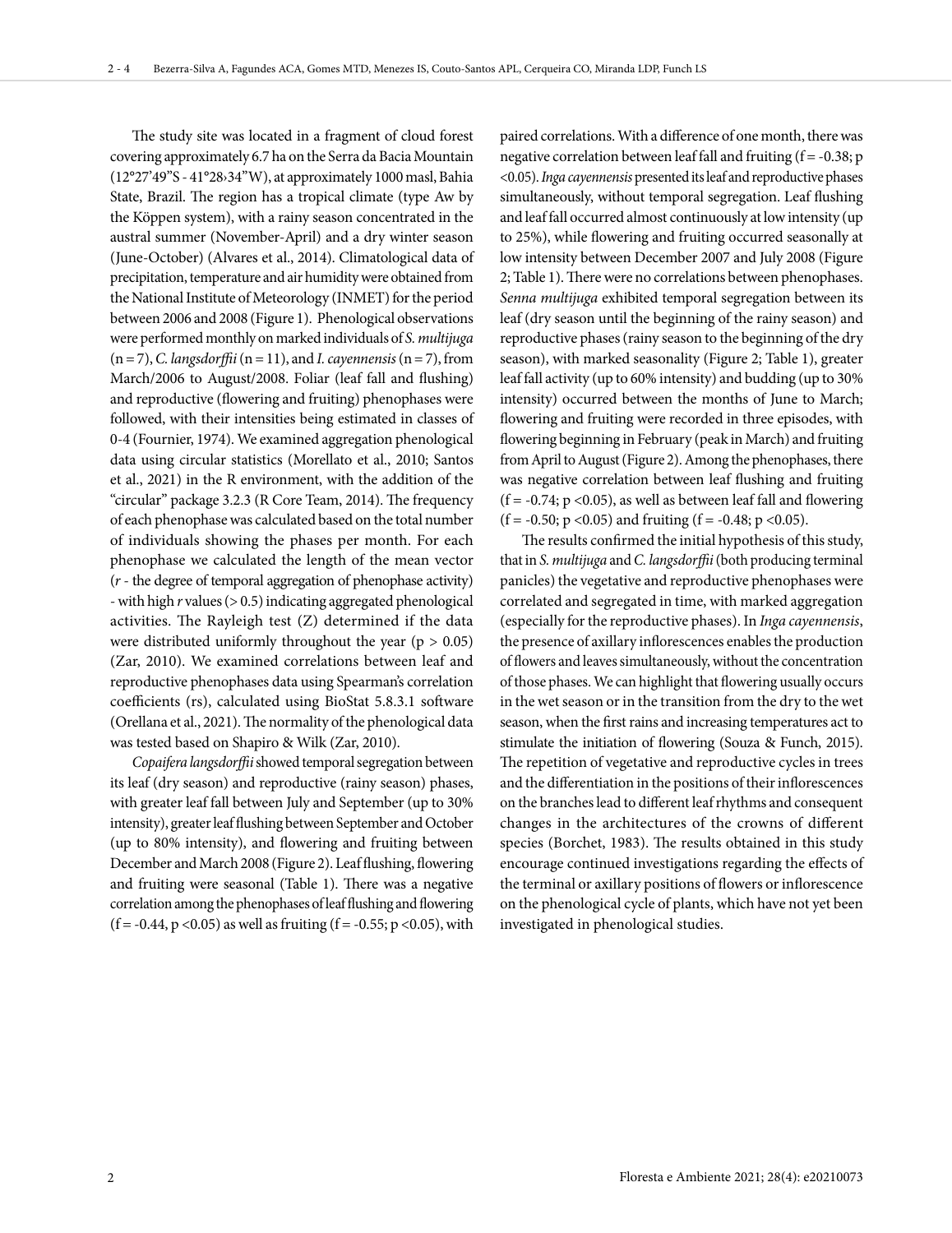**Table 1.** Circular analysis of the vegetative and reproductive phenophases of Copaifera langsdorffii Desf., Inga cayennensis Sagot ex Benth., and Senna multijuga (Rich.) H.S. Irwin & R. C. Barneby, monitored from March/2006 to August/2008 in a fragment of cloud forest in Chapada Diamantina, Brazil.

| <b>Studied Species</b>    | Phenophase    | Mean Angle         | Mean date  | Mean Vector Length Angular Standard |                  | <b>Rayleigh Test</b> |
|---------------------------|---------------|--------------------|------------|-------------------------------------|------------------|----------------------|
|                           |               |                    |            | (r)                                 | <b>Deviation</b> | (p)                  |
| Copaifera<br>langsdorffii | Leaf flushing | $254.7^{\circ}$    | $14$ /sep  | 0.51                                | $66.1^\circ$     | < 0.002              |
|                           | Leaf fall     | $205^\circ$        | $23$ /jul  | 0.15                                | 110.2°           | 0.8                  |
|                           | Flowering     | $39.6^\circ$       | $09$ /feb  | 0.87                                | $30.0^\circ$     | < 0.001              |
|                           | Fruiting      | 261.69°            | $21$ /sep  | 0.71                                | $47.34^{\circ}$  | < 0.001              |
| Inga cayennensis          | Leaf flushing | $145.2^{\circ}$    | 27/may     | 0.10                                | $121.1^{\circ}$  | 0.6                  |
|                           | Leaf fall     | $26.5^\circ$       | 27/ian     | 0.17                                | $107.5^{\circ}$  | 0.6                  |
|                           | Flowering     | 237.6°             | 28/aug     | 0.64                                | $53.4^{\circ}$   | 0.1                  |
|                           | Fruiting      | 92.37 <sup>°</sup> | 04/apr     | 0.46                                | 71.19°           | 0.2                  |
| Senna multijuga           | Leaf flushing | $321.9^{\circ}$    | 21/nov     | 0.34                                | $83.0^\circ$     | ${}_{<} 0.04$        |
|                           | Leaf fall     | $248.0^{\circ}$    | $08$ /sept | 0.55                                | $61.8^\circ$     | < 0.001              |
|                           | Flowering     | 55.97°             | $25$ /feb  | 0.87                                | $29.16^{\circ}$  | < 0.001              |
|                           | Fruiting      | 123.4°             | 04/mav     | 0.85                                | $31.46^{\circ}$  | < 0.001              |



**Figure 1.** Monthly means of rainfall, air humitidy and temperature, from March/2006 to August/2008, in the Chapada Diamantina Mountains, Brazil (data from the local National Institute of Meteorology station).



**Figure 2.** Leaf and reproductive phenology of *Copaifera langsdorffii* Desf.(A), *Inga cayennensis* Sagot ex Benth. (B), and *Sennamultijuga* (Rich.) H.S. Irwin & R. C. Barneby (C), monitored from March/2006 to August/2008 in a cloud forest fragment in the Chapada Diamantina, Brazil.